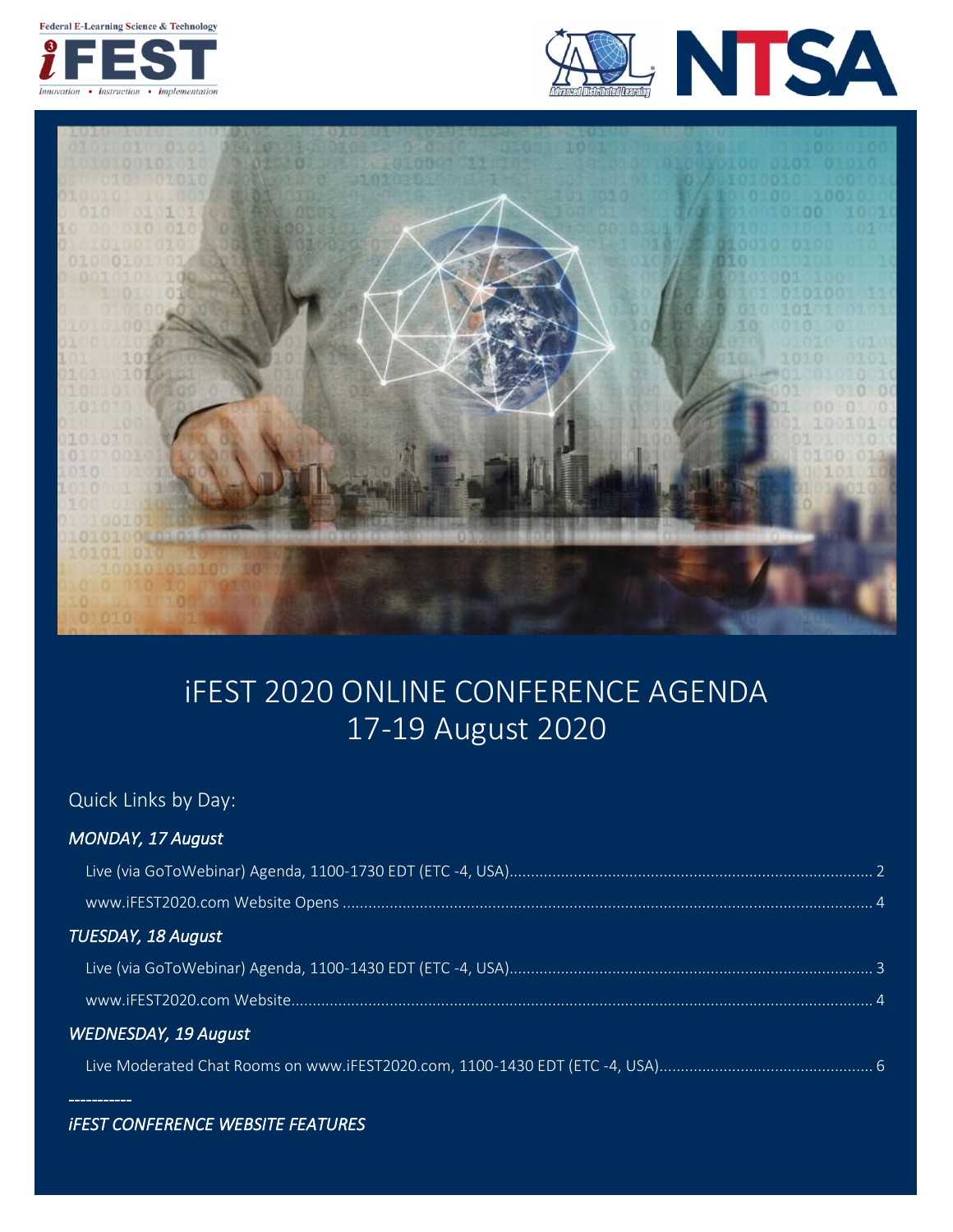### **iFEST 2020 ONLINE CONFERENCE – AGENDA**

17-19 August 2020

### <span id="page-1-0"></span>THE FOLLOWING SESSIONS IN WHITE WILL BE LIVE SESSIONS HOSTED IN GOTOWEBINAR REGISTER TO ATTEND: TrainingSystems.org/iFEST

# MONDAY, 17 AUGUST, 1100-1730 EDT (UTC -4, USA)

| <b>ALL DAY</b> | <b>IFEST CONFERENCE WEBSITE</b><br>Visit the iFEST CONFERENCE website to browse the pre-recorded presentations, posters, exhibits, and more!                                                                                                                                                                                                                                                                                                                                                                                                                                                                                                                                                                                                                                                       |  |
|----------------|----------------------------------------------------------------------------------------------------------------------------------------------------------------------------------------------------------------------------------------------------------------------------------------------------------------------------------------------------------------------------------------------------------------------------------------------------------------------------------------------------------------------------------------------------------------------------------------------------------------------------------------------------------------------------------------------------------------------------------------------------------------------------------------------------|--|
| $1100 - 1110$  | <b>WELCOME EVENT KICK-OFF</b><br>IFEST Chairman: Frank Kelley, Vice President, Defense Acquisition University and Brigadier General, USMC (Ret.)                                                                                                                                                                                                                                                                                                                                                                                                                                                                                                                                                                                                                                                   |  |
| $1110 - 1200$  | <b>KEYNOTE SESSION: HON. LISA HERSHMAN</b><br>Introduction & Moderator - Sae Schatz, Ph.D., Director, ADL Initiative<br>Keynote Address - Hon. Lisa Hershman, Chief Management Officer, Department of Defense<br>$\bullet$                                                                                                                                                                                                                                                                                                                                                                                                                                                                                                                                                                         |  |
| $1200 - 1245$  | <b>LEARNING ENGINEERING PANEL</b><br>Introduction & Moderator - Angie Gamble, Ph.D., Combined Arms Center - Training<br>$\bullet$<br>Discussion - Chris Dede, Ed.D. and John Richards, Ph.D., Harvard Graduate School of Education<br>$\bullet$                                                                                                                                                                                                                                                                                                                                                                                                                                                                                                                                                    |  |
| $1245 - 1300$  | <b>15-MINUTE BREAK</b>                                                                                                                                                                                                                                                                                                                                                                                                                                                                                                                                                                                                                                                                                                                                                                             |  |
| $1300 - 1410$  | <b>LEARNER RECORDS AND DATA STANDARDS + IGNITE! TALKS</b><br>Introduction & Closing - Jim Goodell, Quality Information Partners & IEEE ICICLE<br>Overview of Learner Records and Data Standards Projects - Jason A. Tyszko, Center for Education and<br>$\bullet$<br>Workforce at the U.S. Chamber of Commerce Foundation<br>Ignite! Talks with Commentary:<br>○ Competency Based Experiential Expertise<br>Kevin Owens, ARL: University of Texas at Austin<br>o Open Skills Solutions: Closing the Gap and Improving the Talent Ecosystem<br>Jeanne Kitchens, Credential Engine<br>o Supporting Adoption Through xAPI Learning Cohort<br>Megan Torrance, Torrance Learning<br>O TLA for the DHA: Modern Medical Training<br>Timothy Welch, The Naval Air Warfare Center Training Systems Division |  |
| $1410 - 1430$  | <b>FEATURED SPEAKER</b><br>John Kroger, Vice President, Aspen Institute                                                                                                                                                                                                                                                                                                                                                                                                                                                                                                                                                                                                                                                                                                                            |  |
| $1430 - 1450$  | <b>CRITICS ROUNDTABLE</b><br>Emilie Reitz, The Joint Staff / Sae Schatz, Ph.D., ADL Initiative / Shawn Miller, Defense Acquisition University                                                                                                                                                                                                                                                                                                                                                                                                                                                                                                                                                                                                                                                      |  |
| $1630 - 1730$  | WAR ON THE ROCKS HAPPY HOUR: LEARNING ON THE ROCKS<br>Live GoToWebinar Podcast Session with Ryan Evans, CEO and Founder, War on the Rocks<br><b>Special Guests:</b><br>$\bullet$<br>o Gen. Paul E. Funk II, Commanding General, TRADOC<br>o Hon. Katharina McFarland, Chairman of the Board, Army Research and Development at the<br>National Academies of Science<br>o Mackenzie Conway, Bar Manager, Beuchert's Saloon, Washington, DC                                                                                                                                                                                                                                                                                                                                                           |  |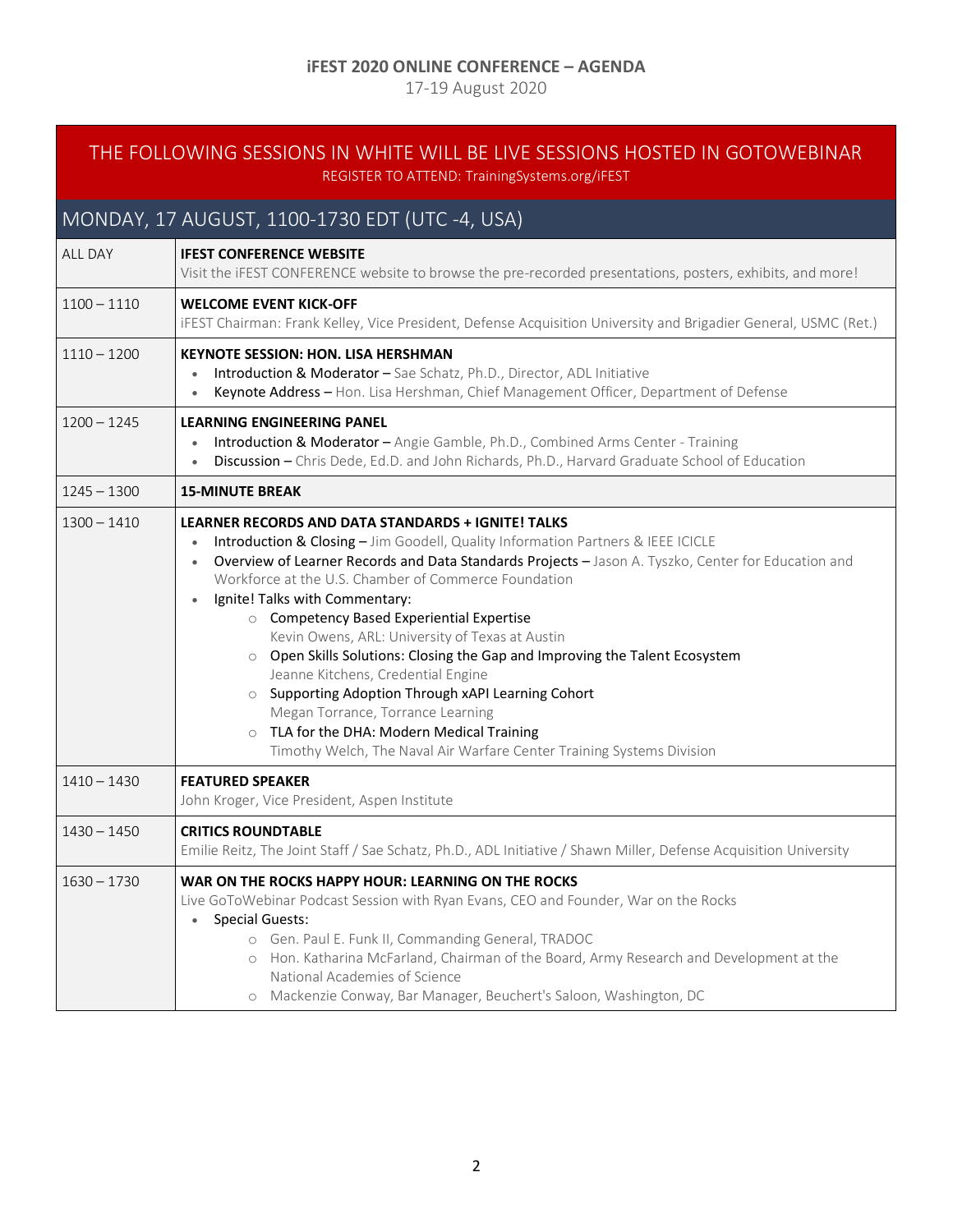### **iFEST 2020 ONLINE CONFERENCE – AGENDA**

17-19 August 2020

### <span id="page-2-0"></span>THE FOLLOWING SESSIONS IN WHITE WILL BE LIVE SESSIONS HOSTED IN GOTOWEBINAR REGISTER TO ATTEND: TrainingSystems.org/iFEST

# TUESDAY, 18 AUGUST, 1100-1430 EDT (UTC -4, USA)

| <b>ALL DAY</b> | <b>IFEST CONFERENCE WEBSITE</b><br>Visit the iFEST CONFERENCE website to browse the pre-recorded presentations, posters, exhibits, and more!                                                                                                                                                                                                                                                                                                                                                                                                                                                                                                                                                                                                                                 |  |  |
|----------------|------------------------------------------------------------------------------------------------------------------------------------------------------------------------------------------------------------------------------------------------------------------------------------------------------------------------------------------------------------------------------------------------------------------------------------------------------------------------------------------------------------------------------------------------------------------------------------------------------------------------------------------------------------------------------------------------------------------------------------------------------------------------------|--|--|
| $1100 - 1110$  | <b>WELCOME EVENT KICK-OFF</b><br>RADM James A. Robb, USN (Ret), President, National Training & Simulation Association                                                                                                                                                                                                                                                                                                                                                                                                                                                                                                                                                                                                                                                        |  |  |
| $1110 - 1200$  | KEYNOTE SESSION: BRIGADIER GENERAL ILMARS A. LEJINS<br>Introduction & Moderator - Paul Thurkettle, e-Learning Programme Manager, NATO<br>Keynote Address - Brigadier General Ilmars A. Lejins, Assistant Chief of Staff Joint Force Development,<br>NATO Allied Command Transformation                                                                                                                                                                                                                                                                                                                                                                                                                                                                                       |  |  |
| $1200 - 1245$  | "WORKING OUT WHAT WORKS" PRACTICAL INNOVATION PANEL<br><b>Introduction - Jennifer Lewis, SAIC</b><br>$\bullet$<br>Moderators - Nunzio Quacquarelli, QS Quacquarelli Symonds / Jerry Wind, Ph.D., The Wharton School<br>$\bullet$<br>Panelists:<br>$\bullet$<br>o Anant Agarwal, Ph.D., Edx & Massachusetts Institute of Technology<br>o Leila Guerra, Imperial College Business School<br>o Sarah Toms, The Wharton School<br>o Santiago Iñiguez de Onzoño, IE University                                                                                                                                                                                                                                                                                                    |  |  |
| $1245 - 1300$  | <b>15-MINUTE BREAK</b>                                                                                                                                                                                                                                                                                                                                                                                                                                                                                                                                                                                                                                                                                                                                                       |  |  |
| $1300 - 1410$  | <b>INNOVATION IN DIGITAL LEARNING + IGNITE! TALKS</b><br>Introduction & Closing - Alicia Sanchez, Ph.D., Defense Acquisition University<br>$\bullet$<br>Overview of Innovative Projects - Eileen Smith, University Central Florida Institute for Simulation & Training<br>$\bullet$<br>Ignite! Talks with Commentary:<br>$\bullet$<br>○ Al and XR to Make Experts Out of Novices<br>Sylvain Bruni, Aptima, Inc.<br>O Moving Your Learning Technology to Transition<br>Jennifer Murphy, Ph.D., Quantum Improvements Consulting<br>o "Opening the Aperture" on Learning Engineering<br>Dina Kurzweil, Ph.D., Uniformed Services University of the Health Sciences<br><b>Cognitive Optimization in ADL Environments</b><br>$\circ$<br>JJ Walcutt, Ph.D., Clay Strategic Designs |  |  |
| $1410 - 1430$  | <b>CRITICS ROUNDTABLE</b><br>Frank Kelley, DAU and Brigadier General, USMC (Ret.) / Aaron Presnall, Ph.D., Jefferson Institute / Keith                                                                                                                                                                                                                                                                                                                                                                                                                                                                                                                                                                                                                                       |  |  |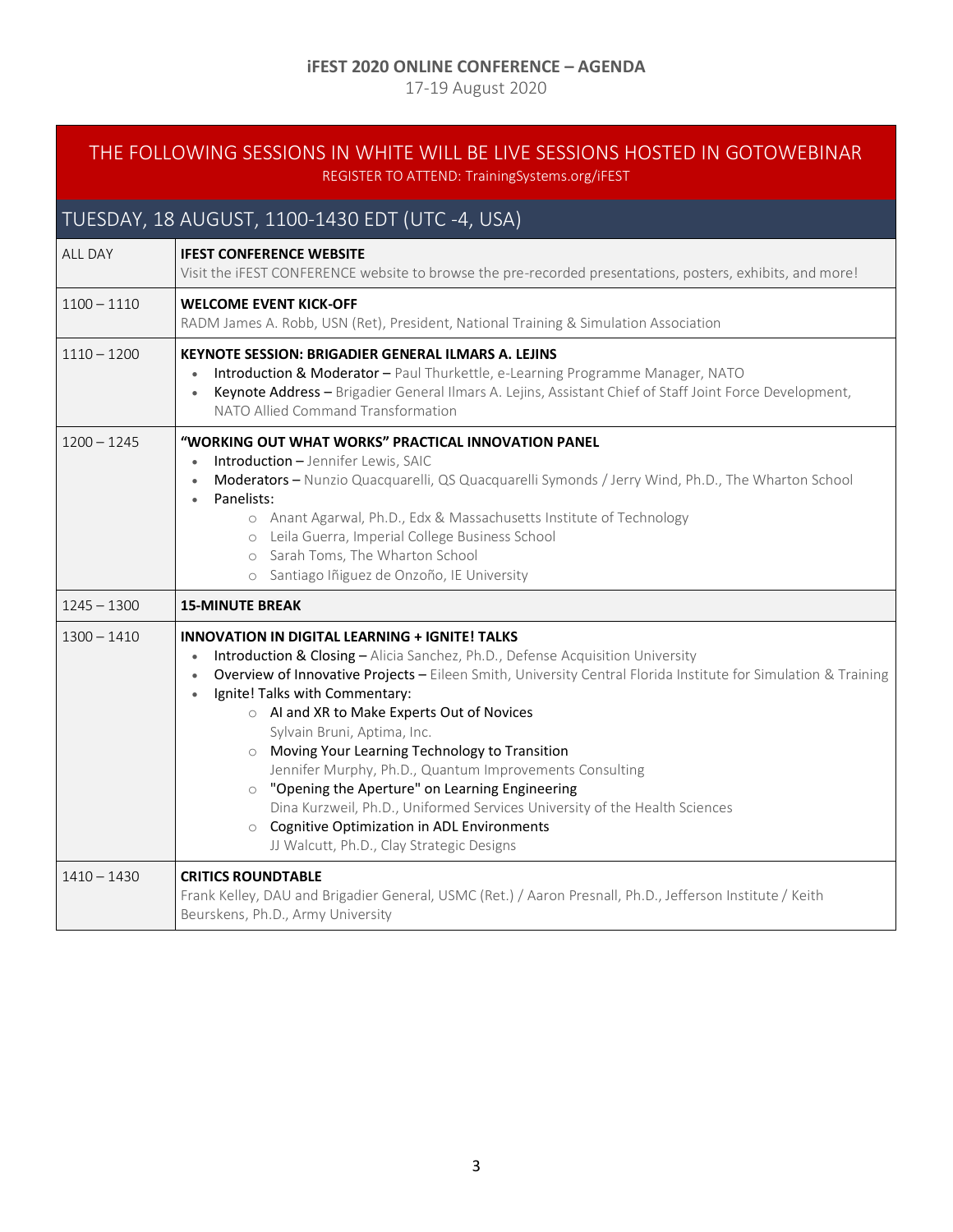#### **iFEST 2020 ONLINE CONFERENCE – WEBSITE**

17-19 August 2020

### **[www.iFEST2020.com](http://www.ifest2020.com/)**

### iFEST CONFERENCE WEBSITE FEATURES

### FEATURES OPENING ON MONDAY, 17 AUGUST

<span id="page-3-0"></span>Please note that www.iFEST2020.com will remain open until 31 December 2020 but the live features will be disabled after 19 August 2020 following the conclusion of the event.

*Take advantage of all the iFEST Conference Website features to maximize your conference experience.*

#### • **RESOURCES**

- $\circ$  Speaker Gallery Speakers will be listed alphabetically by first name in the Speaker Gallery so you can easily find presentations, posters, biography, and contact information.
- $\circ$  Book Club Check out the Book Club for distributed learning content suggestions and reviews.

#### • **PARTICIPATE**

- $\circ$  The Meridian Knowledge Solutions Attendee Lounge All Attendees will be listed in an Attendee Lounge where you can find contact information, areas of interest, and other details to connect with their peers.
- o Matchmaking Board Two comment boards, one titled "Share" and one titled "Need," will allow Attendees to share announcements or innovations or post things they need.

#### • **MARKETPLACE**

o Exhibit Hall – iFEST Exhibitors will have their own pages to display their organization's products and services along with associated resources. Attendees may leave comments and interact with the exhibitors.

### • **ON-DEMAND SESSIONS**

- o Pre-Recorded Presentations 40+ Presentations
	- Presentations will be available to view on-demand in the Presentation Library. Each presentation will be featured on its own page and will have a comment board where you may comment or leave a question for the presenter.

| Competency and Credentialing Management               |                                                       |
|-------------------------------------------------------|-------------------------------------------------------|
| Open Skills Solutions: Closing the Gap and Improving  | Jeanne Kitchens, Credential Engine                    |
| the Talent Ecosystem                                  |                                                       |
| Competency Based Experiential Expertise               | Kevin Owens, ARL: The University of Texas at Austin   |
| Linked - Digitization of Occupational Data            | Ronald Ray, Eduworks Corporation                      |
| Data-Supported Learning                               |                                                       |
| Adaptive Blended Learning Experience (ABLE)           | Jody Barto, Ph.D., Cognitive Performance Group        |
| Automating the Alignment of Instructional Content     | Benjamin Bell, Ph.D., Eduworks Corporation            |
| USAF Modeling and Simulation Knowledge                | Robert Epstein, COL, Air Force Agency for Modeling    |
| Management: Promoting Decision Superiority            | and Simulation                                        |
| Through Dynamic Information Access                    |                                                       |
| Follow the Data: From Raw to Credentials              | Benjamin Goldberg, Ph.D., U.S. Army Combat Capability |
|                                                       | Development Command - Soldier Center                  |
| Conversation-Based Intelligent Tutoring Systems (ITS) | Xiangen Hu, Ph.D., The University of Memphis          |
| Why You Need Cyber Range as a Service                 | Charles Reynolds, Technical Systems Integrators       |
| The Future of AI in Learning                          | Robby Robson, Ph.D., Eduworks Corporation             |
| Building LearnerNet to Enable More Learner Models     | Vasile Rus, Ph.D., The University of Memphis          |
| TLA for the DHA: Modern Medical Training              | Timothy Welch, Modern Learning Strategies, NAWCTSD    |
| Driving Retention - Using xAPI to Support Learning    | Duncan Welder, RISC, Inc                              |
| Design for Outcome - Develop an xAPI                  | Art Werkenthin, RISC, Inc                             |
| Data Strategy                                         |                                                       |
| Learning Ecosystem Transformation                     |                                                       |
| Developing an Army Learning Ecosystem Concept         | Keith Beurskens, Ph.D., Army University               |
| Meeting the Mission: Learning to Better Leverage      | Burt Blair, Blackboard                                |
| Blackboard in Service to our Veterans                 |                                                       |
| How Student Well Being Influences Attainment          | Charles Day, Ph.D., Charles F. Day & Associates       |
| Top Strategies to Engage Learners in 2020             | Juliette Denny, Growth Engineering                    |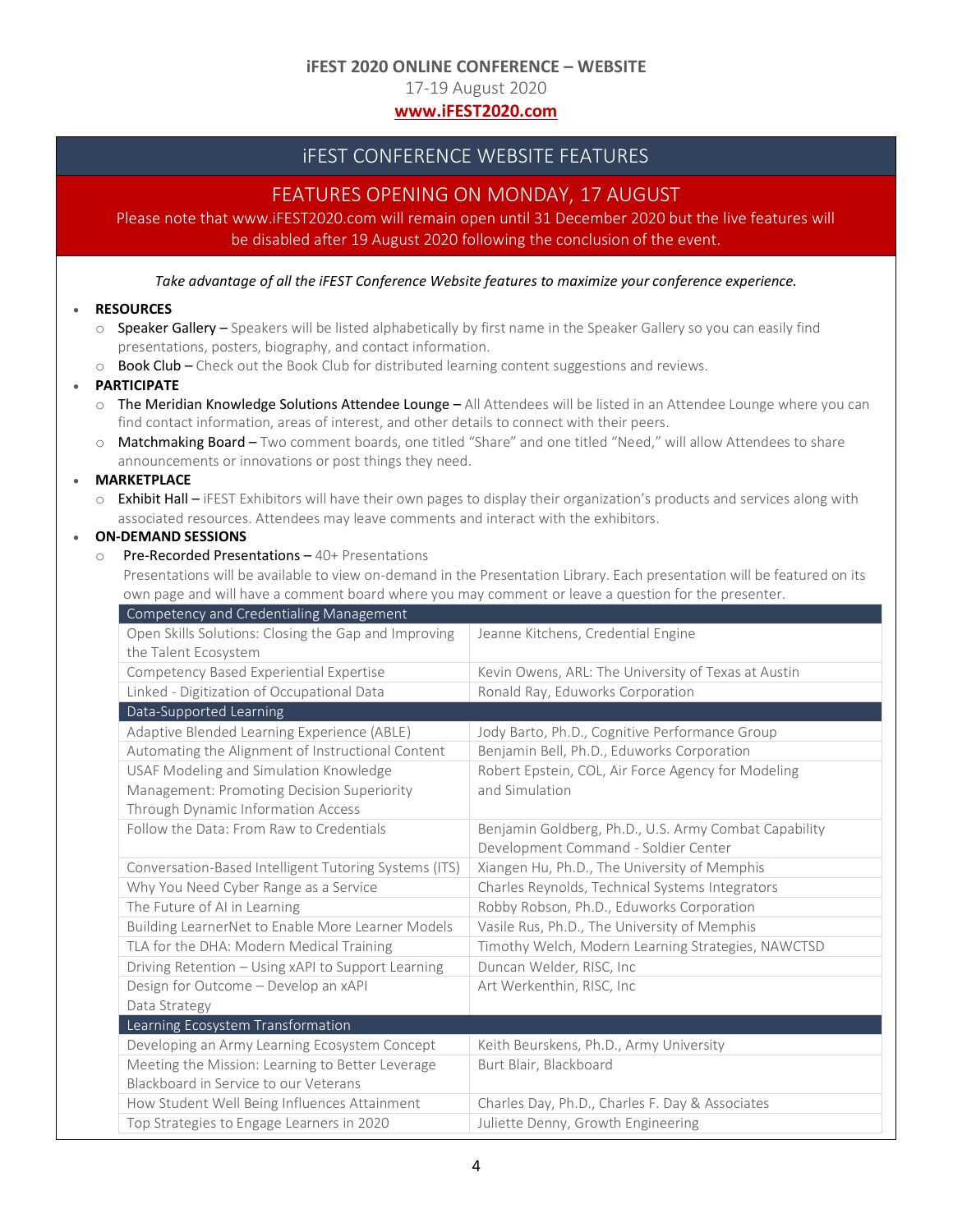| Leveraging Active Learning - Improve Army             | Joseph (Joe) Record, Army University, Enterprise Classrooms |
|-------------------------------------------------------|-------------------------------------------------------------|
| Outcomes                                              | Program (ECP)                                               |
| Bridging the Transactional Gap                        | David Riel, DAU                                             |
| Cognitive Optimization in ADL Environments            | JJ Walcutt, Ph.D., Clay Strategic Designs                   |
| Learning Engineering                                  |                                                             |
| A Human Systems Evaluation of a Multi-Agent Team      | Scotty Craig, Ph.D., Arizona State University               |
| Training System for Communication                     |                                                             |
| Learning Engineering Response to Pandemic Change      | Jim Goodell, Quality Information Partners                   |
| Learning Engineering: It's all about Teamwork         | Dina Kurzweil, Ph.D., USUHS                                 |
| "Opening the Aperture" on Learning Engineering        | Dina Kurzweil, Ph.D., USUHS                                 |
| Learning Experience Design (LXD)                      |                                                             |
| Storyboarding Skills for Simulations and Scenarios    | Judy Katz, Eduworks Corporation                             |
| Moving Your Learning Technology to Transition         | Jennifer Murphy, Ph.D.,                                     |
|                                                       | Quantum Improvements Consulting                             |
| Large Community Discussions: Effective Utilization of | Christopher Schmitz, Foundation for an Innovative Future    |
| Diverging Dialog                                      |                                                             |
| Making ADDIE Agile (The Next Evolution to ADDIE)      | Lisa Spence, MKS2 Technologies                              |
| The Unexpected Driving Innovation                     |                                                             |
| Online Learning: The Unexpected Realities             | Linda Brent, Ph.D., The ASTA Group LLC                      |
| Building A Studio for Live Streaming and Virtual      | Christopher Moore, Department of Homeland Security Federal  |
| Classrooms                                            | Protective Service                                          |
| Virtual Reality and Mixed Reality (XR)                |                                                             |
| INVRSE: A Platform for Emerging Media                 | Jessica Brillhart, Mixed Reality Lab, USC Institute for     |
|                                                       | Creative Technologies                                       |
| AI and XR to Make Experts out of Novices              | Sylvain Bruni, Aptima                                       |
| Training Your Workforce with Augmented Reality        | Jake Steinerman, PTC                                        |
| The Rise of the Virtual Instructor                    | Jill Wierzba, Ph.D., SAIC                                   |
| The Emotive Virtual Patient                           | Marjorie Zielke, Ph.D., The University of Texas at Dallas   |
| <b>xAPI</b>                                           |                                                             |
| DATASIM and xAPI Profile Validation                   | Shelly Blake-Plock, Yet Analytics, Inc.                     |
| Supporting Adoption: 5 Years of xAPI                  | Megan Torrance, Torrance Learning                           |
| Learning Cohorts                                      |                                                             |
| xAPI in DoD Contracting: A Profile in Courage         | Timothy Welch, Modern Learning Strategies, NAWCTSD          |
| cmi5 - State of the Industry                          | Art Werkenthin, RISC, Inc                                   |

#### o **Poster Gallery** – 10 Posters

Each poster will be featured on its own page with its own comment board. You will be able to vote for two People's Choice Awards for "Best Design" and "Best Narrative" throughout iFEST. Voting ends at noon on 19 August and awards will be announced that afternoon. Comment on a poster or leave a question for the presenter.

| Poster Gallery                                     |                                                          |
|----------------------------------------------------|----------------------------------------------------------|
| Assessing Soft Skills Among Three Different Groups | Dina Acklin, US Naval Research Lab                       |
| Preparing Learners for the VUCA World              | William Brantley, Ph.D., BAS2A                           |
| Science of Learning and Readiness (SoLaR):         | Scotty Craig, Ph.D., Arizona State University            |
| Recommendations for Learning Organizations         |                                                          |
| PERvasive Learning System (PERLS): Verification,   | Scotty Craig, Ph.D., Arizona State University            |
| Validation, and Experimental Testing               |                                                          |
| Today's Learning Ecosystems Defining Future        | Jodi Lis, IntraHealth                                    |
| Learning Engineering Practices and Skills          |                                                          |
| Enterprise Course Catalog (ECC): Engage            | Ashley Reardon, Advanced Distributed Learning Initiative |
| Competency and Credentialing Management -          | Gigi Roman, NATO School Oberammergau                     |
| NATO School Oberammergau Digital Badges            |                                                          |
| The 3D Internet & Learning Science                 | Mike Siracuse, Vayus Aero                                |
| Engaging Students in STEM through Video Games      | Rohana Swihart, University of Central Florida            |
| and Virtual Reality                                |                                                          |
| But What About the "Magic Bullet?"                 | Jill Wierzba, SAIC                                       |